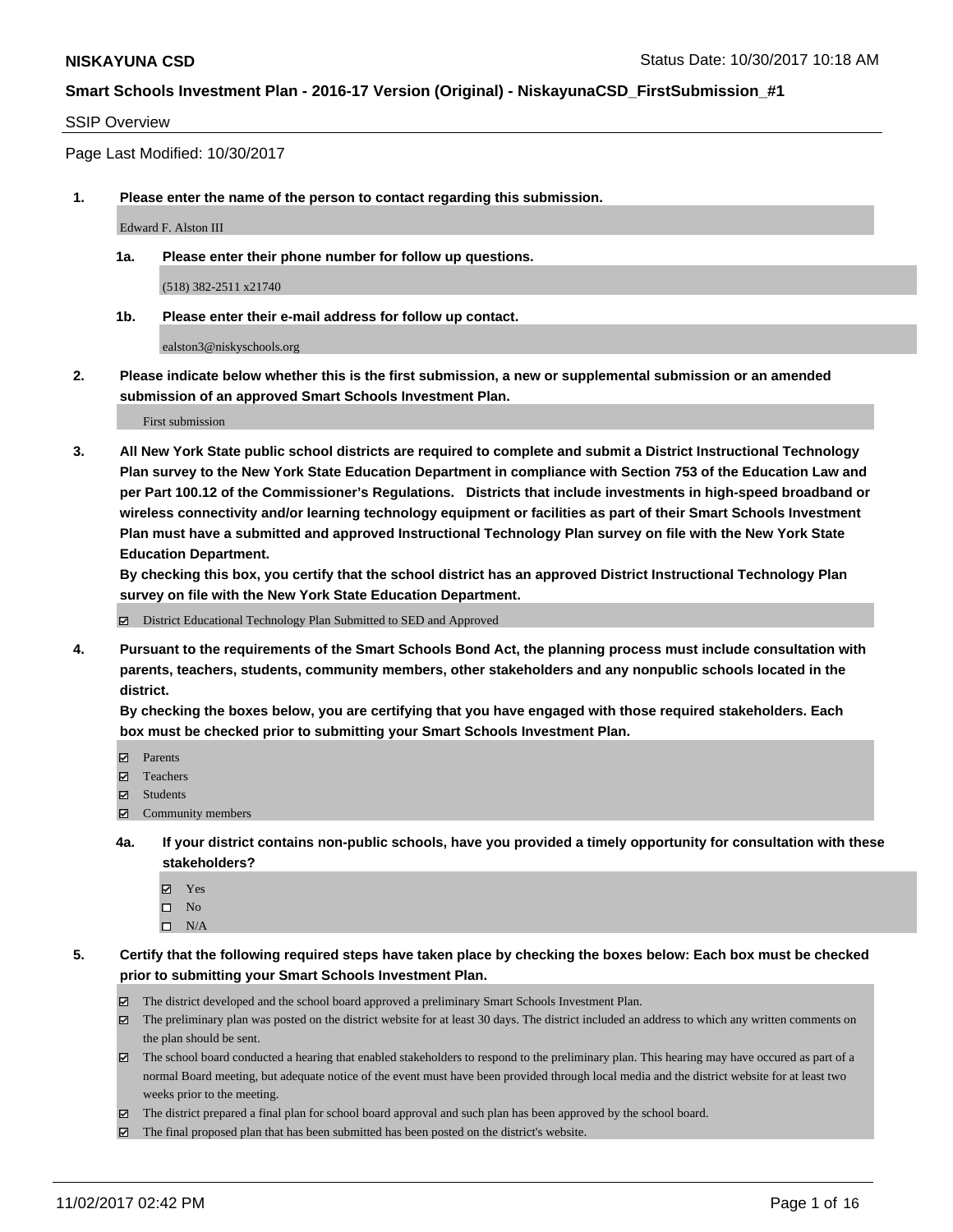SSIP Overview

Page Last Modified: 10/30/2017

**5a. Please upload the proposed Smart Schools Investment Plan (SSIP) that was posted on the district's website, along with any supporting materials. Note that this should be different than your recently submitted Educational Technology Survey. The Final SSIP, as approved by the School Board, should also be posted on the website and remain there during the course of the projects contained therein.**

SSIP-Phase1Final-41117.pdf

**5b. Enter the webpage address where the final Smart Schools Investment Plan is posted. The Plan should remain posted for the life of the included projects.**

http://www.niskayunaschools.org/news/2016-17/022817-Smart-Schools-Plan.cfm

**6. Please enter an estimate of the total number of students and staff that will benefit from this Smart Schools Investment Plan based on the cumulative projects submitted to date.**

4,900

**7. An LEA/School District may partner with one or more other LEA/School Districts to form a consortium to pool Smart Schools Bond Act funds for a project that meets all other Smart School Bond Act requirements. Each school district participating in the consortium will need to file an approved Smart Schools Investment Plan for the project and submit a signed Memorandum of Understanding that sets forth the details of the consortium including the roles of each respective district.**

 $\Box$  The district plans to participate in a consortium to partner with other school district(s) to implement a Smart Schools project.

**8. Please enter the name and 6-digit SED Code for each LEA/School District participating in the Consortium.**

| <b>Partner LEA/District</b> | <b>ISED BEDS Code</b> |
|-----------------------------|-----------------------|
| (No Response)               | (No Response)         |

**9. Please upload a signed Memorandum of Understanding with all of the participating Consortium partners.**

(No Response)

**10. Your district's Smart Schools Bond Act Allocation is:**

\$1,494,855

**11. Enter the budget sub-allocations by category that you are submitting for approval at this time. If you are not budgeting SSBA funds for a category, please enter 0 (zero.) If the value entered is \$0, you will not be required to complete that survey question.**

|                                       | Sub-        |
|---------------------------------------|-------------|
|                                       | Allocations |
| <b>School Connectivity</b>            | 0           |
| Connectivity Projects for Communities | 0           |
| <b>Classroom Technology</b>           | 0           |
| Pre-Kindergarten Classrooms           | 0           |
| Replace Transportable Classrooms      | 0           |
| <b>High-Tech Security Features</b>    | 487,700     |
| Totals:                               | 487,700     |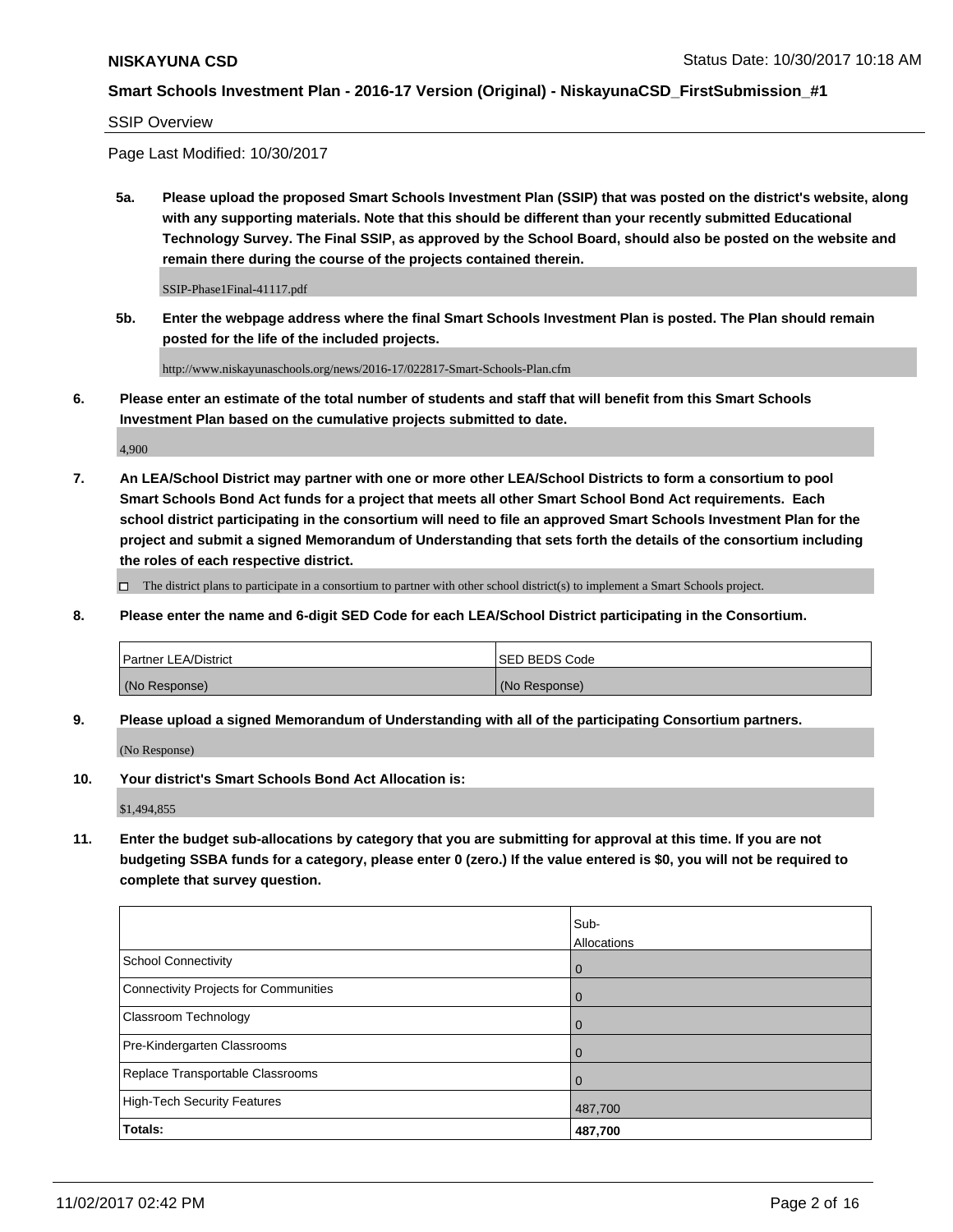#### School Connectivity

Page Last Modified: 06/13/2017

- **1. In order for students and faculty to receive the maximum benefit from the technology made available under the Smart Schools Bond Act, their school buildings must possess sufficient connectivity infrastructure to ensure that devices can be used during the school day. Smart Schools Investment Plans must demonstrate that:**
	- **sufficient infrastructure that meets the Federal Communications Commission's 100 Mbps per 1,000 students standard currently exists in the buildings where new devices will be deployed, or**
	- **is a planned use of a portion of Smart Schools Bond Act funds, or**
	- **is under development through another funding source.**

**Smart Schools Bond Act funds used for technology infrastructure or classroom technology investments must increase the number of school buildings that meet or exceed the minimum speed standard of 100 Mbps per 1,000 students and staff within 12 months. This standard may be met on either a contracted 24/7 firm service or a "burstable" capability. If the standard is met under the burstable criteria, it must be:**

**1. Specifically codified in a service contract with a provider, and**

**2. Guaranteed to be available to all students and devices as needed, particularly during periods of high demand, such as computer-based testing (CBT) periods.**

**Please describe how your district already meets or is planning to meet this standard within 12 months of plan submission.**

(No Response)

**1a. If a district believes that it will be impossible to meet this standard within 12 months, it may apply for a waiver of this requirement, as described on the Smart Schools website. The waiver must be filed and approved by SED prior to submitting this survey.**

**2. Connectivity Speed Calculator (Required)**

|                         | Number of<br><b>Students</b> | Multiply by<br>100 Kbps | Divide by 1000   Current Speed<br>to Convert to<br>Required<br>Speed in Mb | lin Mb           | Expected<br>Speed to be<br>Attained Within   Required<br>12 Months | <b>Expected Date</b><br>When<br>Speed Will be<br>Met |
|-------------------------|------------------------------|-------------------------|----------------------------------------------------------------------------|------------------|--------------------------------------------------------------------|------------------------------------------------------|
| <b>Calculated Speed</b> | (No<br>Response)             | (No Response)           | (No<br>Response)                                                           | (No<br>Response) | (No<br>Response)                                                   | (No<br>Response)                                     |

**3. Describe how you intend to use Smart Schools Bond Act funds for high-speed broadband and/or wireless connectivity projects in school buildings.**

(No Response)

**4. Describe the linkage between the district's District Instructional Technology Plan and the proposed projects. (There should be a link between your response to this question and your response to Question 1 in Part E. Curriculum and Instruction "What are the district's plans to use digital connectivity and technology to improve teaching and learning?)**

(No Response)

 $\Box$  By checking this box, you are certifying that the school district has an approved waiver of this requirement on file with the New York State Education Department.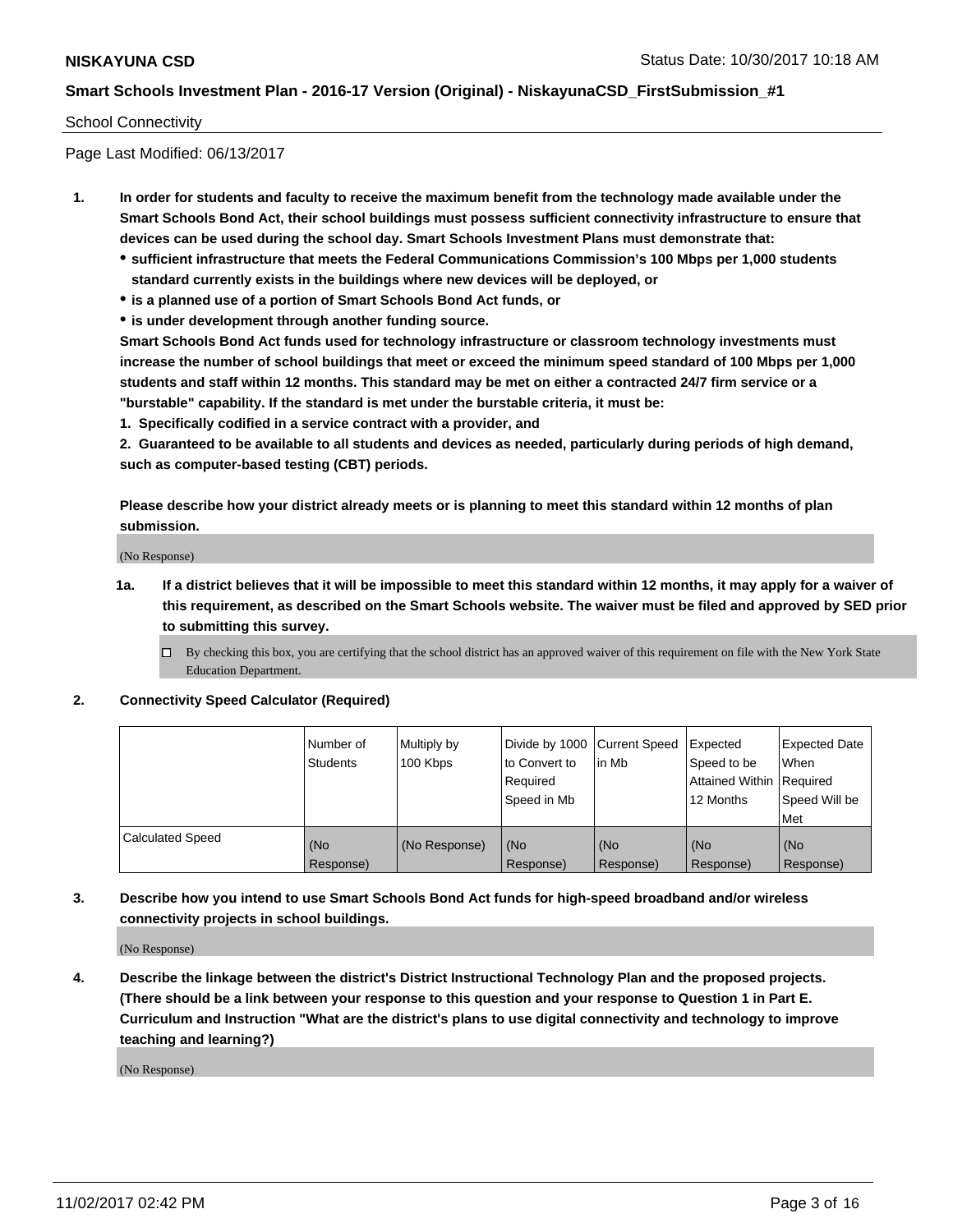#### School Connectivity

Page Last Modified: 06/13/2017

**5. If the district wishes to have students and staff access the Internet from wireless devices within the school building, or in close proximity to it, it must first ensure that it has a robust Wi-Fi network in place that has sufficient bandwidth to meet user demand.**

**Please describe how you have quantified this demand and how you plan to meet this demand.**

(No Response)

**6. As indicated on Page 5 of the guidance, the Office of Facilities Planning will have to conduct a preliminary review of all capital projects, including connectivity projects.**

**Please indicate on a separate row each project number given to you by the Office of Facilities Planning.**

| Project Number |  |
|----------------|--|
|                |  |
| (No Response)  |  |

**7. Certain high-tech security and connectivity infrastructure projects may be eligible for an expedited review process as determined by the Office of Facilities Planning.**

**Was your project deemed eligible for streamlined review?**

(No Response)

**8. Include the name and license number of the architect or engineer of record.**

| Name          | License Number |
|---------------|----------------|
| (No Response) | (No Response)  |

**9. If you are submitting an allocation for School Connectivity complete this table.**

**Note that the calculated Total at the bottom of the table must equal the Total allocation for this category that you entered in the SSIP Overview overall budget.** 

|                                            | Sub-          |
|--------------------------------------------|---------------|
|                                            | Allocation    |
| Network/Access Costs                       | (No Response) |
| <b>Outside Plant Costs</b>                 | (No Response) |
| School Internal Connections and Components | (No Response) |
| <b>Professional Services</b>               | (No Response) |
| Testing                                    | (No Response) |
| <b>Other Upfront Costs</b>                 | (No Response) |
| <b>Other Costs</b>                         | (No Response) |
| Totals:                                    | 0             |

**10. Please detail the type, quantity, per unit cost and total cost of the eligible items under each sub-category. This is especially important for any expenditures listed under the "Other" category. All expenditures must be eligible for tax-exempt financing to be reimbursed through the SSBA. Sufficient detail must be provided so that we can verify this is the case. If you have any questions, please contact us directly through smartschools@nysed.gov. NOTE: Wireless Access Points should be included in this category, not under Classroom Educational Technology,**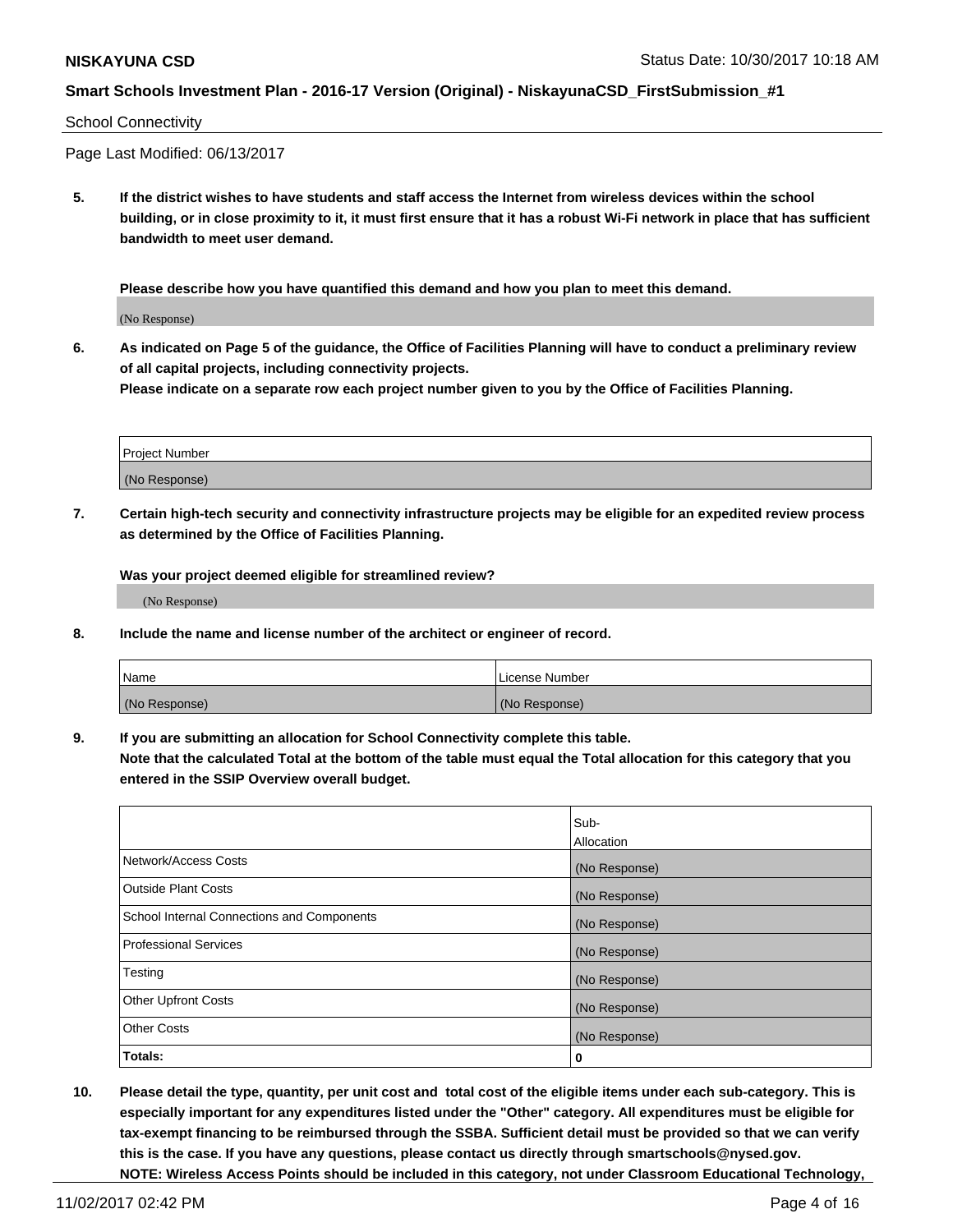School Connectivity

Page Last Modified: 06/13/2017

## **except those that will be loaned/purchased for nonpublic schools. Add rows under each sub-category for additional items, as needed.**

| Select the allowable expenditure | Item to be purchased | Quantity      | Cost per Item | <b>Total Cost</b> |
|----------------------------------|----------------------|---------------|---------------|-------------------|
| type.                            |                      |               |               |                   |
| Repeat to add another item under |                      |               |               |                   |
| each type.                       |                      |               |               |                   |
| (No Response)                    | (No Response)        | (No Response) | (No Response) | (No Response)     |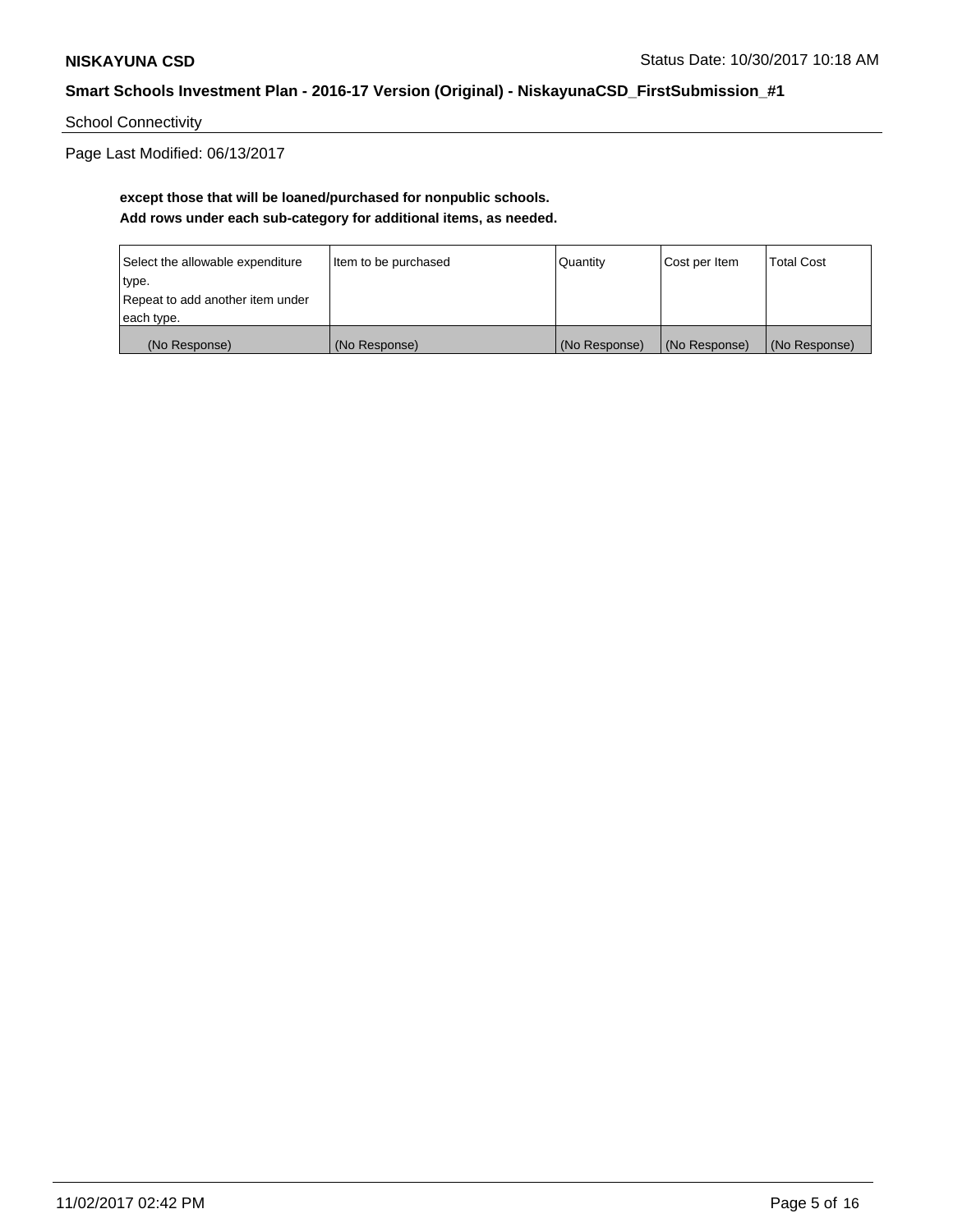Community Connectivity (Broadband and Wireless)

Page Last Modified: 06/13/2017

**1. Describe how you intend to use Smart Schools Bond Act funds for high-speed broadband and/or wireless connectivity projects in the community.**

(No Response)

**2. Please describe how the proposed project(s) will promote student achievement and increase student and/or staff access to the Internet in a manner that enhances student learning and/or instruction outside of the school day and/or school building.**

(No Response)

**3. Community connectivity projects must comply with all the necessary local building codes and regulations (building and related permits are not required prior to plan submission).**

 $\Box$  I certify that we will comply with all the necessary local building codes and regulations.

**4. Please describe the physical location of the proposed investment.**

(No Response)

**5. Please provide the initial list of partners participating in the Community Connectivity Broadband Project, along with their Federal Tax Identification (Employer Identification) number.**

| <b>Project Partners</b> | l Federal ID # |
|-------------------------|----------------|
| (No Response)           | (No Response)  |

**6. If you are submitting an allocation for Community Connectivity, complete this table. Note that the calculated Total at the bottom of the table must equal the Total allocation for this category that you entered in the SSIP Overview overall budget.**

|                                    | Sub-Allocation |
|------------------------------------|----------------|
| Network/Access Costs               | (No Response)  |
| <b>Outside Plant Costs</b>         | (No Response)  |
| <b>Tower Costs</b>                 | (No Response)  |
| <b>Customer Premises Equipment</b> | (No Response)  |
| <b>Professional Services</b>       | (No Response)  |
| Testing                            | (No Response)  |
| <b>Other Upfront Costs</b>         | (No Response)  |
| <b>Other Costs</b>                 | (No Response)  |
| Totals:                            | 0              |

**7. Please detail the type, quantity, per unit cost and total cost of the eligible items under each sub-category. This is especially important for any expenditures listed under the "Other" category. All expenditures must be capital-bond eligible to be reimbursed through the SSBA. If you have any questions, please contact us directly through smartschools@nysed.gov.**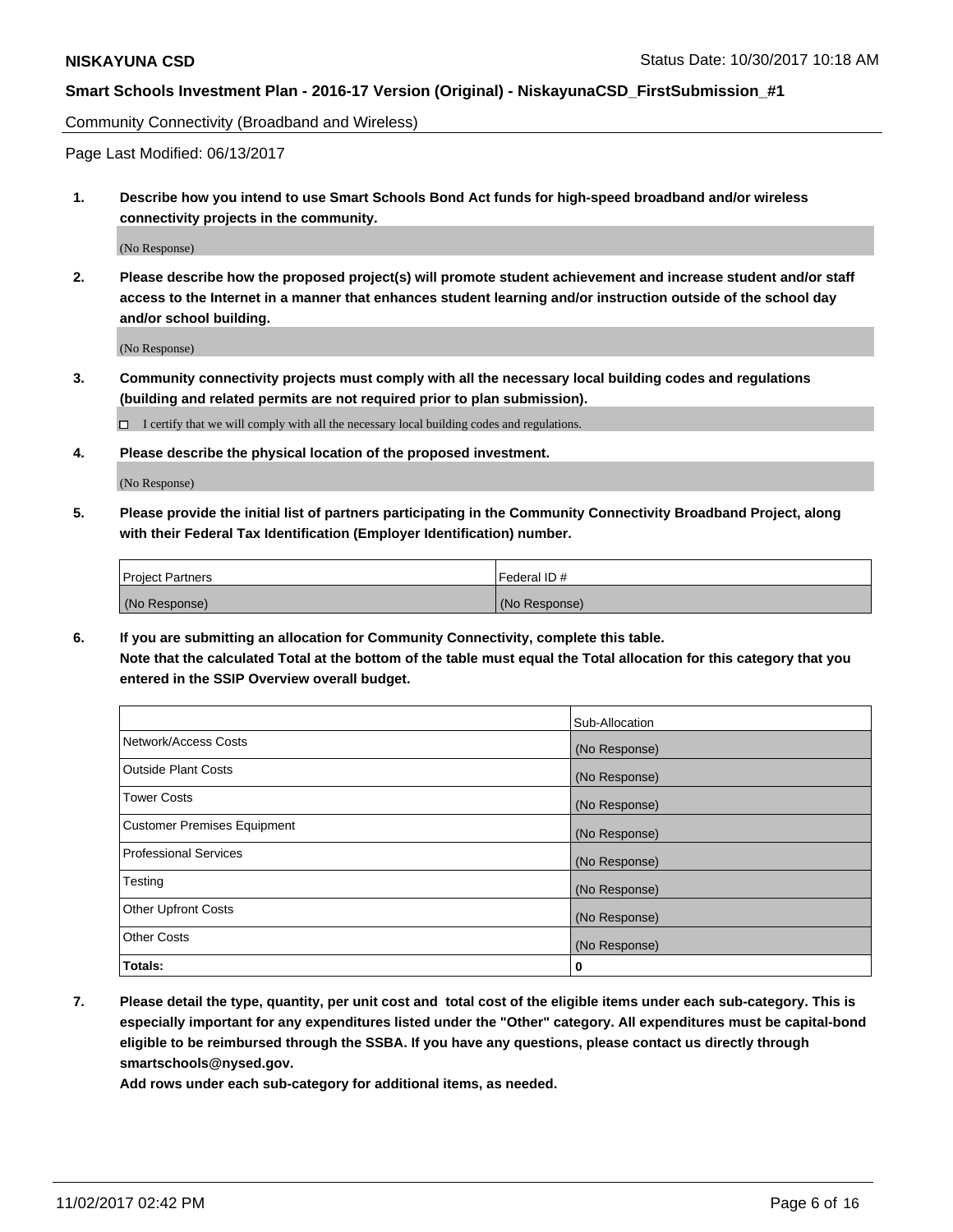Community Connectivity (Broadband and Wireless)

Page Last Modified: 06/13/2017

| Select the allowable expenditure<br>type.<br>Repeat to add another item under | Item to be purchased | Quantity      | Cost per Item | <b>Total Cost</b> |
|-------------------------------------------------------------------------------|----------------------|---------------|---------------|-------------------|
| each type.                                                                    |                      |               |               |                   |
| (No Response)                                                                 | (No Response)        | (No Response) | (No Response) | (No Response)     |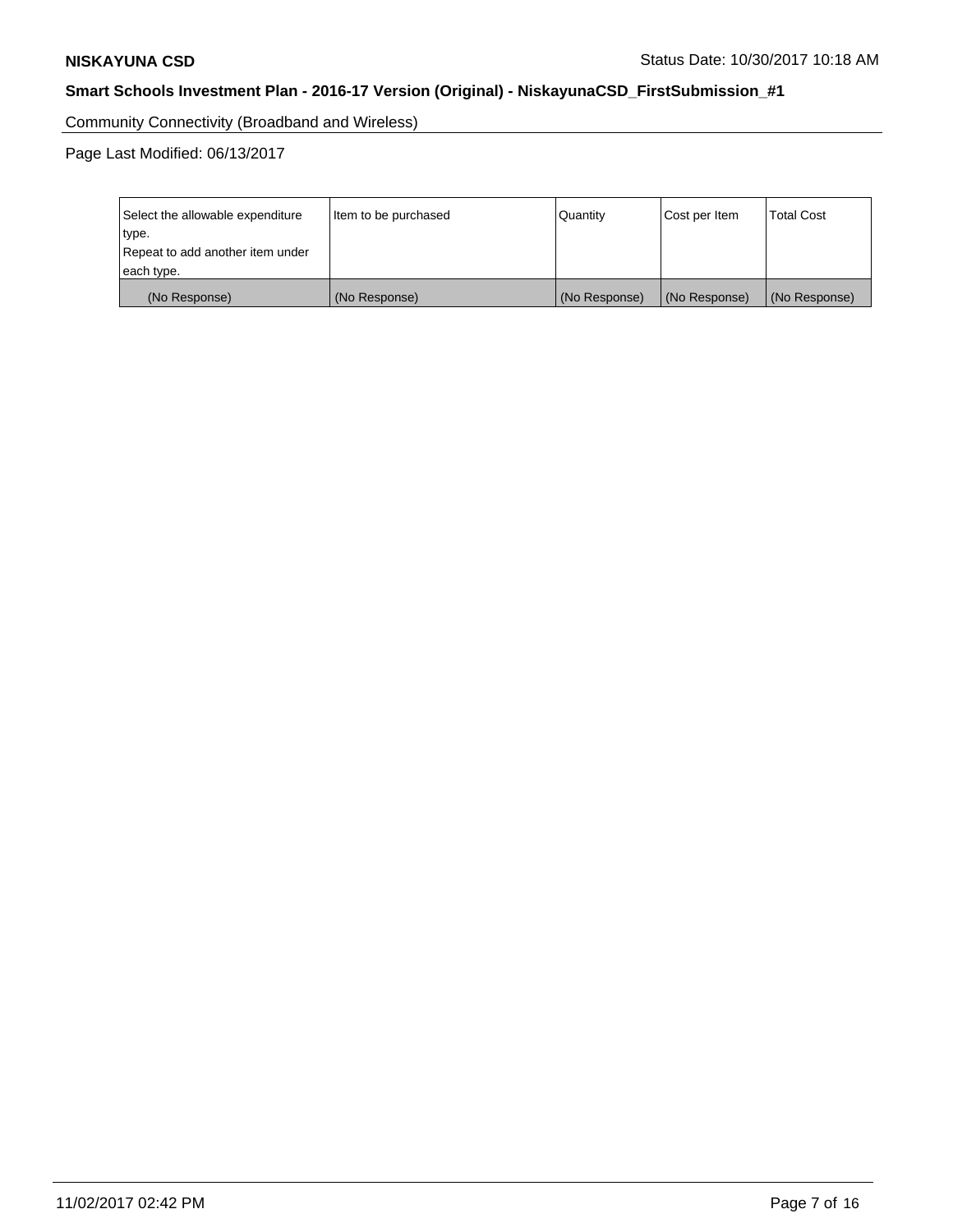#### Classroom Learning Technology

Page Last Modified: 06/13/2017

**1. In order for students and faculty to receive the maximum benefit from the technology made available under the Smart Schools Bond Act, their school buildings must possess sufficient connectivity infrastructure to ensure that devices can be used during the school day. Smart Schools Investment Plans must demonstrate that sufficient infrastructure that meets the Federal Communications Commission's 100 Mbps per 1,000 students standard currently exists in the buildings where new devices will be deployed, or is a planned use of a portion of Smart Schools Bond Act funds, or is under development through another funding source.**

**Smart Schools Bond Act funds used for technology infrastructure or classroom technology investments must increase the number of school buildings that meet or exceed the minimum speed standard of 100 Mbps per 1,000 students and staff within 12 months. This standard may be met on either a contracted 24/7 firm service or a "burstable" capability. If the standard is met under the burstable criteria, it must be:**

**1. Specifically codified in a service contract with a provider, and**

**2. Guaranteed to be available to all students and devices as needed, particularly during periods of high demand, such as computer-based testing (CBT) periods.**

**Please describe how your district already meets or is planning to meet this standard within 12 months of plan submission.**

(No Response)

- **1a. If a district believes that it will be impossible to meet this standard within 12 months, it may apply for a waiver of this requirement, as described on the Smart Schools website. The waiver must be filed and approved by SED prior to submitting this survey.**
	- $\Box$  By checking this box, you are certifying that the school district has an approved waiver of this requirement on file with the New York State Education Department.
- **2. Connectivity Speed Calculator (Required)**

|                         | Number of<br><b>Students</b> | Multiply by<br>100 Kbps | Divide by 1000 Current Speed<br>to Convert to<br>Reauired<br>Speed in Mb | l in Mb          | Expected<br>Speed to be<br>Attained Within   Required<br>12 Months | Expected Date<br>When<br>Speed Will be<br>Met |
|-------------------------|------------------------------|-------------------------|--------------------------------------------------------------------------|------------------|--------------------------------------------------------------------|-----------------------------------------------|
| <b>Calculated Speed</b> | (No<br>Response)             | (No Response)           | (No<br>Response)                                                         | (No<br>Response) | (No<br>Response)                                                   | (No<br>Response)                              |

**3. If the district wishes to have students and staff access the Internet from wireless devices within the school building, or in close proximity to it, it must first ensure that it has a robust Wi-Fi network in place that has sufficient bandwidth to meet user demand.**

**Please describe how you have quantified this demand and how you plan to meet this demand.**

(No Response)

**4. All New York State public school districts are required to complete and submit an Instructional Technology Plan survey to the New York State Education Department in compliance with Section 753 of the Education Law and per Part 100.12 of the Commissioner's Regulations.**

**Districts that include educational technology purchases as part of their Smart Schools Investment Plan must have a submitted and approved Instructional Technology Plan survey on file with the New York State Education Department.**

By checking this box, you are certifying that the school district has an approved Instructional Technology Plan survey on file with the New York State Education Department.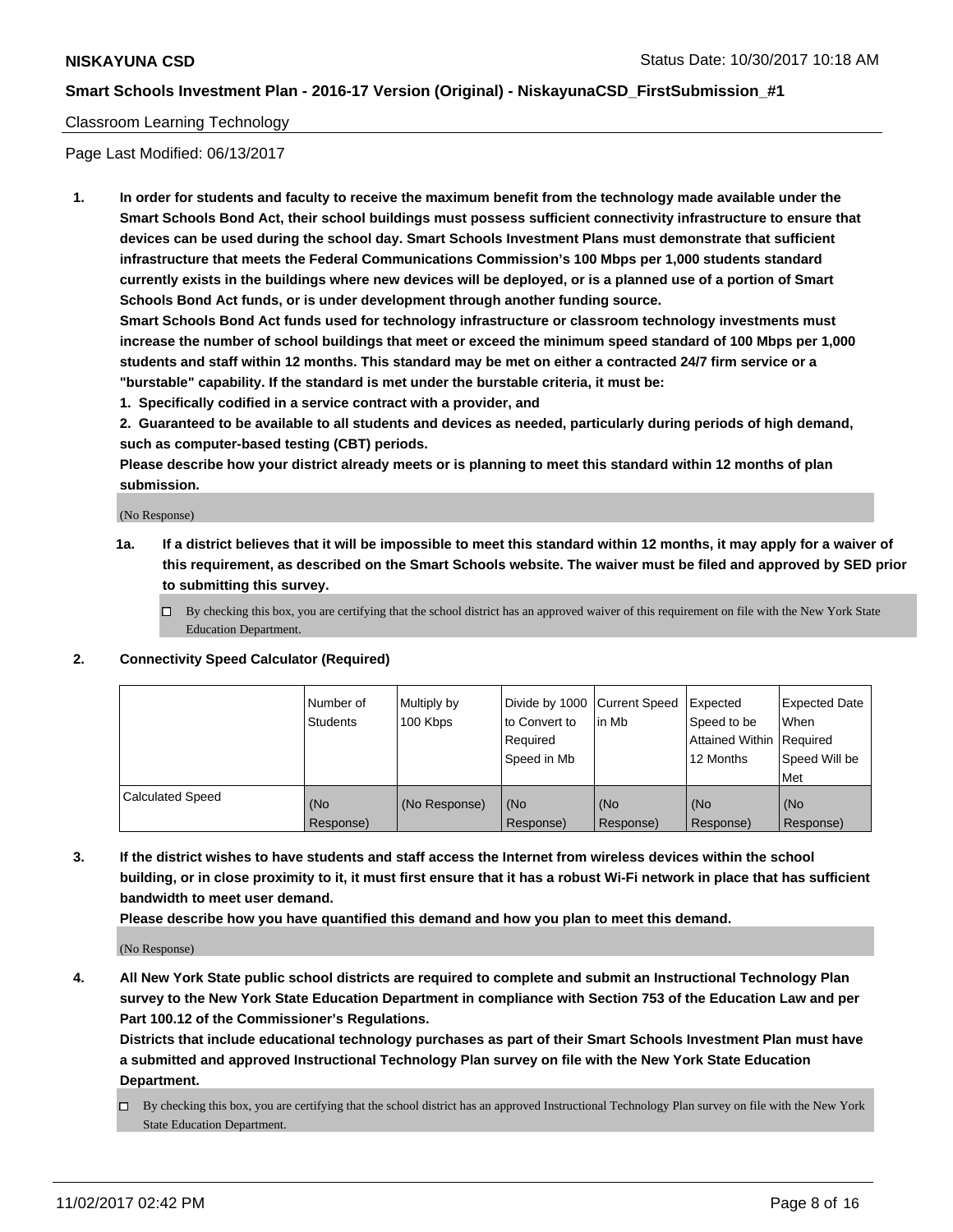#### Classroom Learning Technology

Page Last Modified: 06/13/2017

**5. Describe the devices you intend to purchase and their compatibility with existing or planned platforms or systems. Specifically address the adequacy of each facility's electrical, HVAC and other infrastructure necessary to install and support the operation of the planned technology.**

(No Response)

- **6. Describe how the proposed technology purchases will:**
	- **> enhance differentiated instruction;**
	- **> expand student learning inside and outside the classroom;**
	- **> benefit students with disabilities and English language learners; and**
	- **> contribute to the reduction of other learning gaps that have been identified within the district.**

**The expectation is that districts will place a priority on addressing the needs of students who struggle to succeed in a rigorous curriculum. Responses in this section should specifically address this concern and align with the district's Instructional Technology Plan (in particular Question 2 of E. Curriculum and Instruction: "Does the district's instructional technology plan address the needs of students with disabilities to ensure equitable access to instruction, materials and assessments?" and Question 3 of the same section: "Does the district's instructional technology plan address the provision of assistive technology specifically for students with disabilities to ensure access to and participation in the general curriculum?"**

(No Response)

**7. Where appropriate, describe how the proposed technology purchases will enhance ongoing communication with parents and other stakeholders and help the district facilitate technology-based regional partnerships, including distance learning and other efforts.**

(No Response)

**8. Describe the district's plan to provide professional development to ensure that administrators, teachers and staff can employ the technology purchased to enhance instruction successfully.**

**Note: This response should be aligned and expanded upon in accordance with your district's response to Question 1 of F. Professional Development of your Instructional Technology Plan: "Please provide a summary of professional development offered to teachers and staff, for the time period covered by this plan, to support technology to enhance teaching and learning. Please include topics, audience and method of delivery within your summary."**

(No Response)

- **9. Districts must contact the SUNY/CUNY teacher preparation program that supplies the largest number of the district's new teachers to request advice on innovative uses and best practices at the intersection of pedagogy and educational technology.**
	- By checking this box, you certify that you have contacted the SUNY/CUNY teacher preparation program that supplies the largest number of your new teachers to request advice on these issues.
	- **9a. Please enter the name of the SUNY or CUNY Institution that you contacted.**

(No Response)

**9b. Enter the primary Institution phone number.**

(No Response)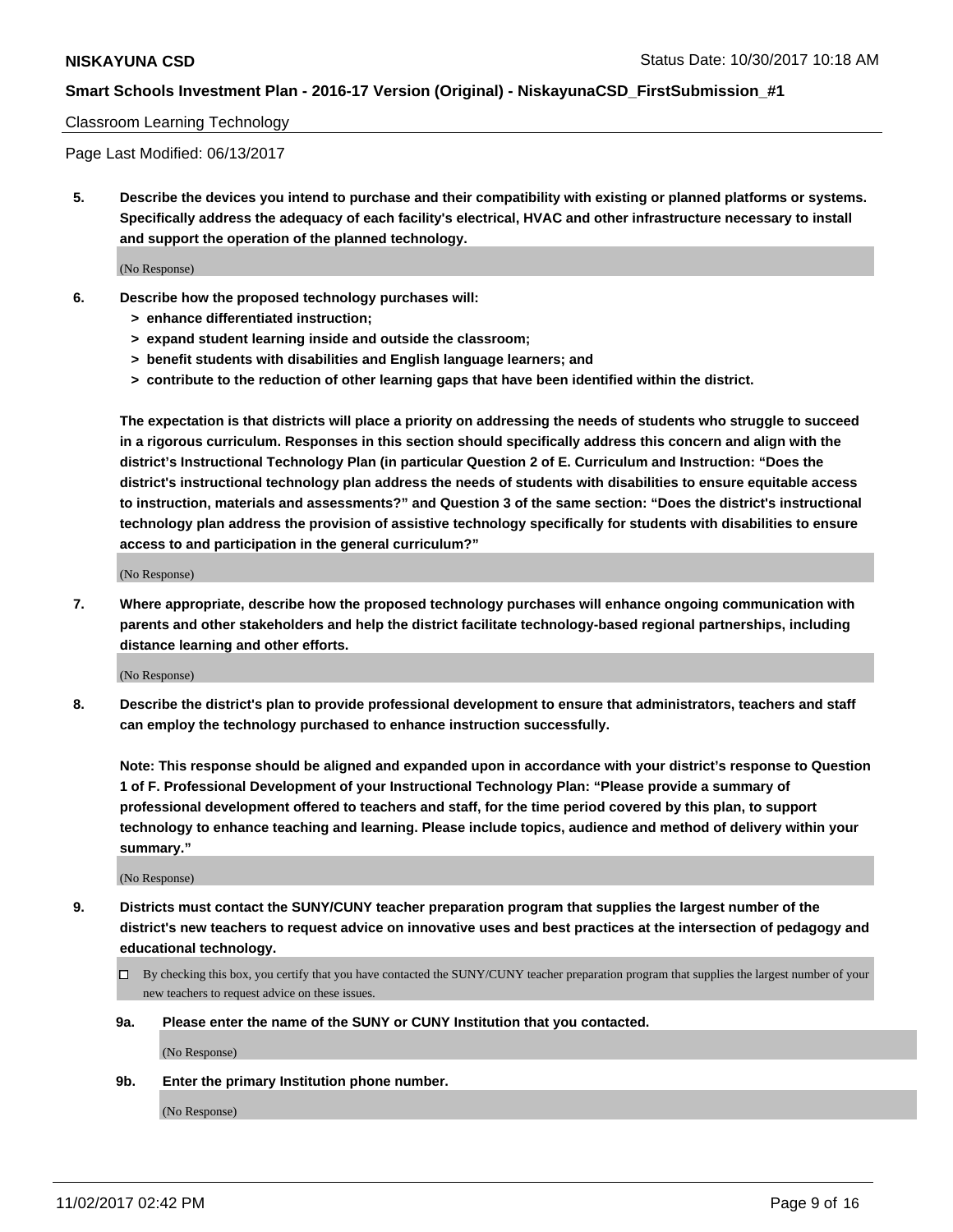Classroom Learning Technology

Page Last Modified: 06/13/2017

**9c. Enter the name of the contact person with whom you consulted and/or will be collaborating with on innovative uses of technology and best practices.**

(No Response)

**10. A district whose Smart Schools Investment Plan proposes the purchase of technology devices and other hardware must account for nonpublic schools in the district.**

**Are there nonpublic schools within your school district?**

Yes

 $\square$  No

**11. Nonpublic Classroom Technology Loan Calculator**

**The Smart Schools Bond Act provides that any Classroom Learning Technology purchases made using Smart Schools funds shall be lent, upon request, to nonpublic schools in the district. However, no school district shall be required to loan technology in amounts greater than the total obtained and spent on technology pursuant to the Smart Schools Bond Act and the value of such loan may not exceed the total of \$250 multiplied by the nonpublic school enrollment in the base year at the time of enactment.**

**See:**

**http://www.p12.nysed.gov/mgtserv/smart\_schools/docs/Smart\_Schools\_Bond\_Act\_Guidance\_04.27.15\_Final.pdf.**

|                                       | 1. Classroom<br>Technology | l 2. Public<br>Enrollment | 3. Nonpublic<br>Enrollment | l 4. Sum of<br>Public and | 15. Total Per<br>Pupil Sub- | 6. Total<br>Nonpublic Loan                                                                    |
|---------------------------------------|----------------------------|---------------------------|----------------------------|---------------------------|-----------------------------|-----------------------------------------------------------------------------------------------|
|                                       | Sub-allocation             | $(2014-15)$               | $(2014-15)$                | l Nonpublic               | allocation                  | Amount                                                                                        |
|                                       |                            |                           |                            | Enrollment                |                             |                                                                                               |
| Calculated Nonpublic Loan<br>  Amount |                            |                           |                            |                           |                             | (No Response)   (No Response)   (No Response)   (No Response)   (No Response)   (No Response) |

**12. To ensure the sustainability of technology purchases made with Smart Schools funds, districts must demonstrate a long-term plan to maintain and replace technology purchases supported by Smart Schools Bond Act funds. This sustainability plan shall demonstrate a district's capacity to support recurring costs of use that are ineligible for Smart Schools Bond Act funding such as device maintenance, technical support, Internet and wireless fees, maintenance of hotspots, staff professional development, building maintenance and the replacement of incidental items. Further, such a sustainability plan shall include a long-term plan for the replacement of purchased devices and equipment at the end of their useful life with other funding sources.**

 $\Box$  By checking this box, you certify that the district has a sustainability plan as described above.

**13. Districts must ensure that devices purchased with Smart Schools Bond funds will be distributed, prepared for use, maintained and supported appropriately. Districts must maintain detailed device inventories in accordance with generally accepted accounting principles.**

By checking this box, you certify that the district has a distribution and inventory management plan and system in place.

**14. If you are submitting an allocation for Classroom Learning Technology complete this table. Note that the calculated Total at the bottom of the table must equal the Total allocation for this category that you entered in the SSIP Overview overall budget.**

|                         | Sub-Allocation |
|-------------------------|----------------|
| Interactive Whiteboards | (No Response)  |
| Computer Servers        | (No Response)  |
| Desktop Computers       | (No Response)  |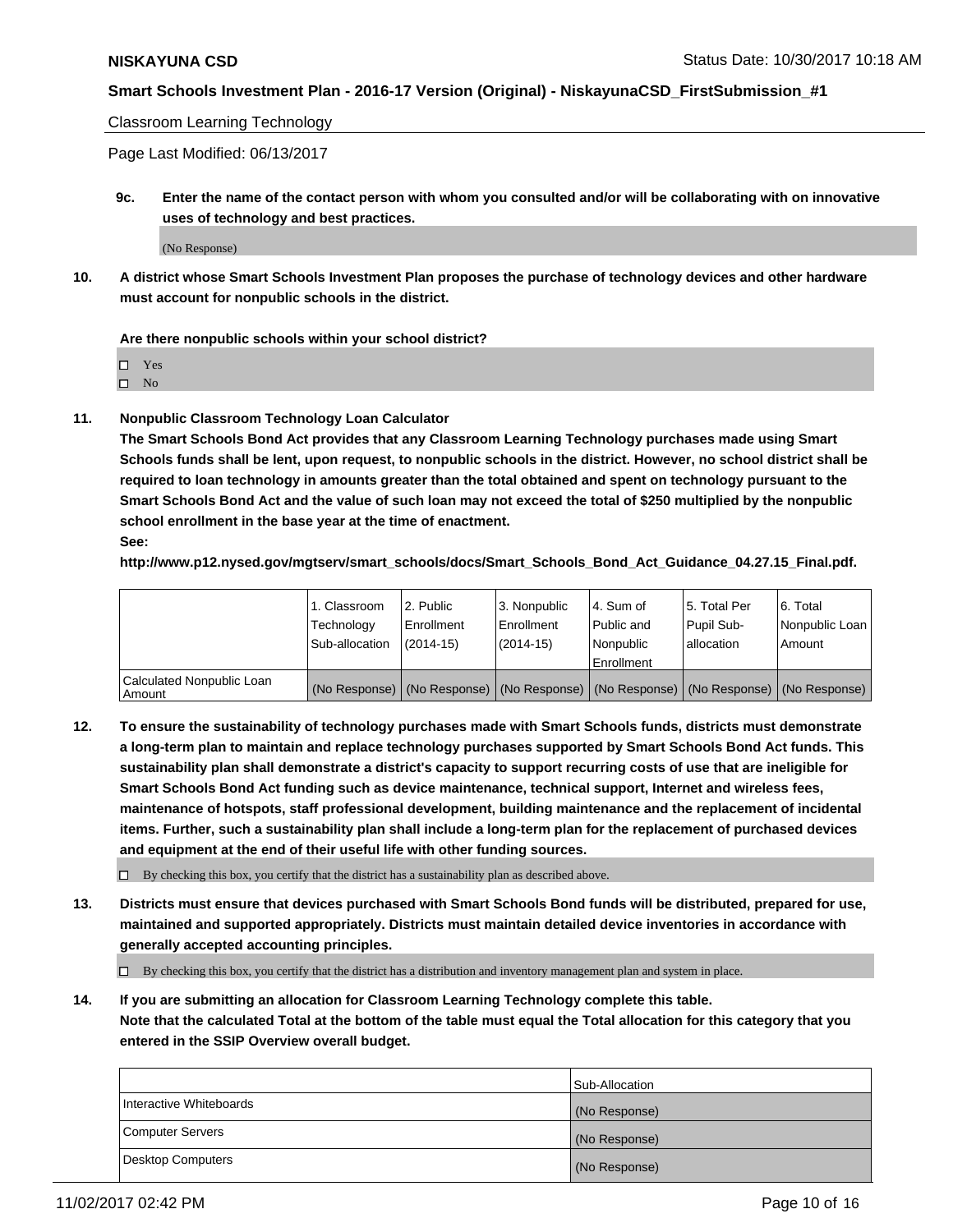#### Classroom Learning Technology

Page Last Modified: 06/13/2017

|                         | Sub-Allocation |
|-------------------------|----------------|
| <b>Laptop Computers</b> | (No Response)  |
| <b>Tablet Computers</b> | (No Response)  |
| <b>Other Costs</b>      | (No Response)  |
| Totals:                 |                |

**15. Please detail the type, quantity, per unit cost and total cost of the eligible items under each sub-category. This is especially important for any expenditures listed under the "Other" category. All expenditures must be capital-bond eligible to be reimbursed through the SSBA. If you have any questions, please contact us directly through smartschools@nysed.gov.**

**Please specify in the "Item to be Purchased" field which specific expenditures and items are planned to meet the district's nonpublic loan requirement, if applicable.**

**NOTE: Wireless Access Points that will be loaned/purchased for nonpublic schools should ONLY be included in this category, not under School Connectivity, where public school districts would list them. Add rows under each sub-category for additional items, as needed.**

| Select the allowable expenditure | Iltem to be Purchased | Quantity      | Cost per Item | <b>Total Cost</b> |
|----------------------------------|-----------------------|---------------|---------------|-------------------|
| type.                            |                       |               |               |                   |
| Repeat to add another item under |                       |               |               |                   |
| each type.                       |                       |               |               |                   |
| (No Response)                    | (No Response)         | (No Response) | (No Response) | (No Response)     |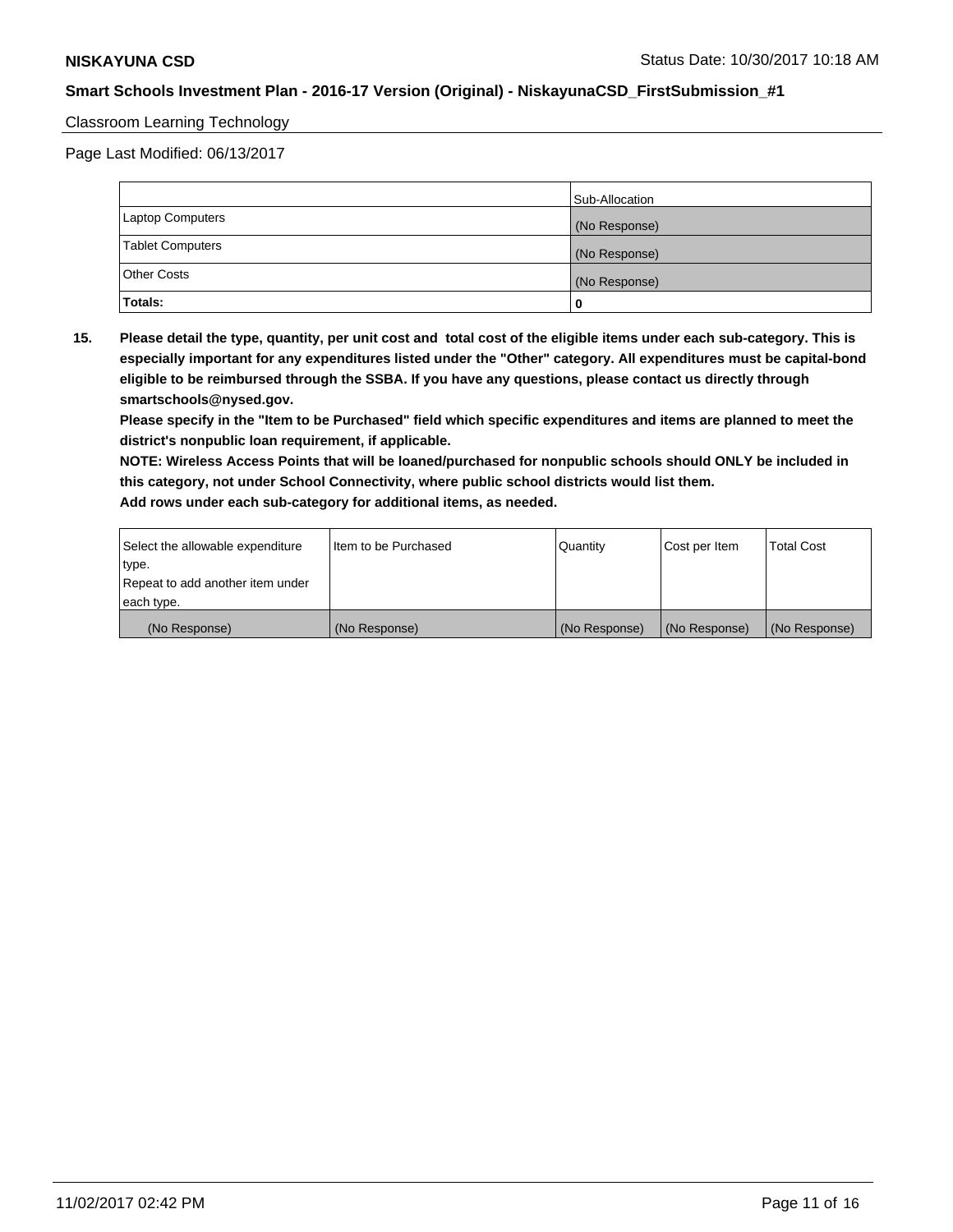#### Pre-Kindergarten Classrooms

Page Last Modified: 06/13/2017

**1. Provide information regarding how and where the district is currently serving pre-kindergarten students and justify the need for additional space with enrollment projections over 3 years.**

(No Response)

- **2. Describe the district's plan to construct, enhance or modernize education facilities to accommodate prekindergarten programs. Such plans must include:**
	- **Specific descriptions of what the district intends to do to each space;**
	- **An affirmation that pre-kindergarten classrooms will contain a minimum of 900 square feet per classroom;**
	- **The number of classrooms involved;**
	- **The approximate construction costs per classroom; and**
	- **Confirmation that the space is district-owned or has a long-term lease that exceeds the probable useful life of the improvements.**

(No Response)

**3. Smart Schools Bond Act funds may only be used for capital construction costs. Describe the type and amount of additional funds that will be required to support ineligible ongoing costs (e.g. instruction, supplies) associated with any additional pre-kindergarten classrooms that the district plans to add.**

(No Response)

**4. All plans and specifications for the erection, repair, enlargement or remodeling of school buildings in any public school district in the State must be reviewed and approved by the Commissioner. Districts that plan capital projects using their Smart Schools Bond Act funds will undergo a Preliminary Review Process by the Office of Facilities Planning.**

**Please indicate on a separate row each project number given to you by the Office of Facilities Planning.**

| Project Number |  |
|----------------|--|
| (No Response)  |  |

**5. If you have made an allocation for Pre-Kindergarten Classrooms, complete this table.**

**Note that the calculated Total at the bottom of the table must equal the Total allocation for this category that you entered in the SSIP Overview overall budget.**

|                                          | Sub-Allocation |
|------------------------------------------|----------------|
| Construct Pre-K Classrooms               | (No Response)  |
| Enhance/Modernize Educational Facilities | (No Response)  |
| <b>Other Costs</b>                       | (No Response)  |
| <b>Totals:</b>                           | 0              |

**6. Please detail the type, quantity, per unit cost and total cost of the eligible items under each sub-category. This is especially important for any expenditures listed under the "Other" category. All expenditures must be capital-bond eligible to be reimbursed through the SSBA. If you have any questions, please contact us directly through smartschools@nysed.gov.**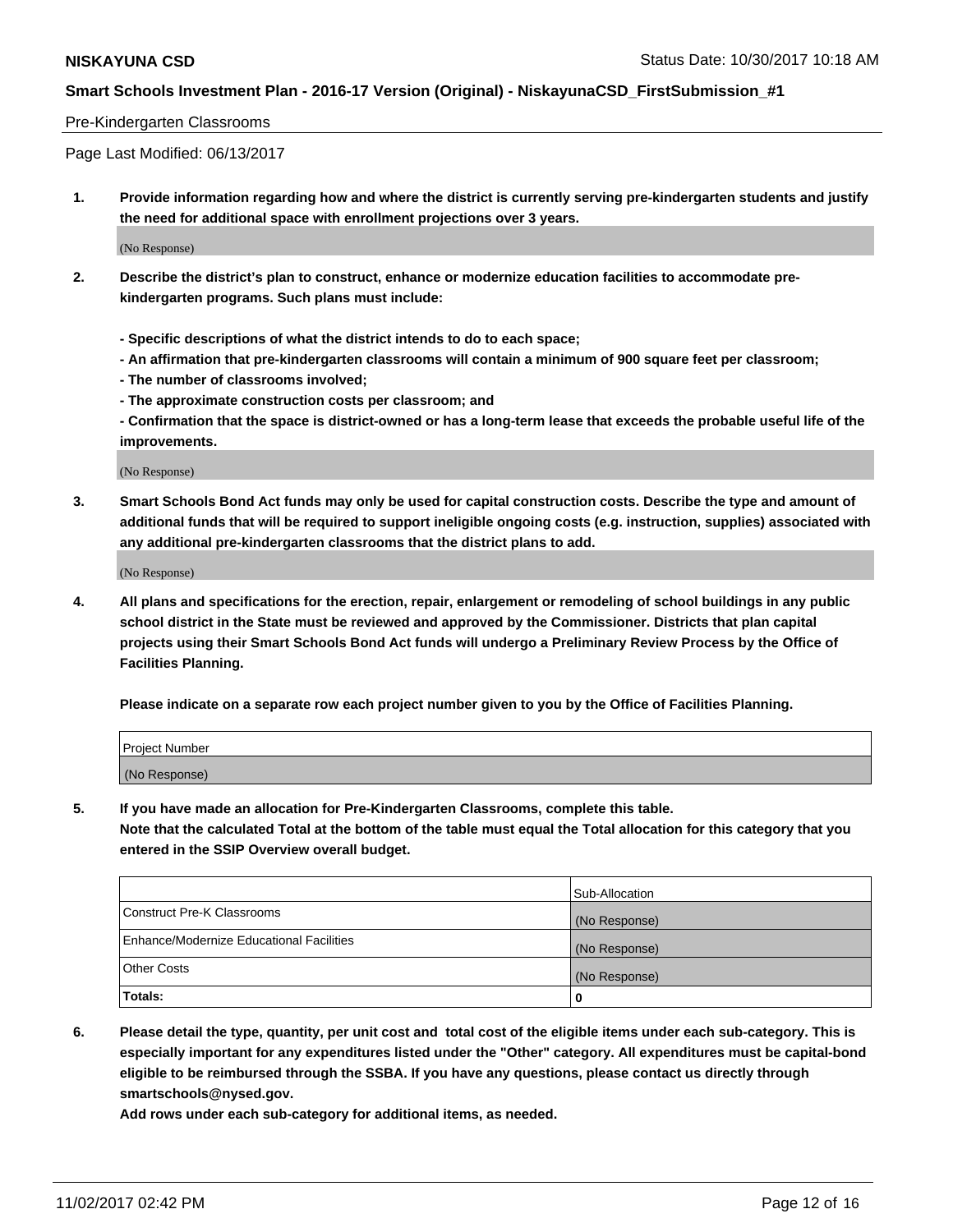# Pre-Kindergarten Classrooms

Page Last Modified: 06/13/2017

| Select the allowable expenditure | Item to be purchased | Quantity      | Cost per Item | <b>Total Cost</b> |
|----------------------------------|----------------------|---------------|---------------|-------------------|
| type.                            |                      |               |               |                   |
| Repeat to add another item under |                      |               |               |                   |
| each type.                       |                      |               |               |                   |
| (No Response)                    | (No Response)        | (No Response) | (No Response) | (No Response)     |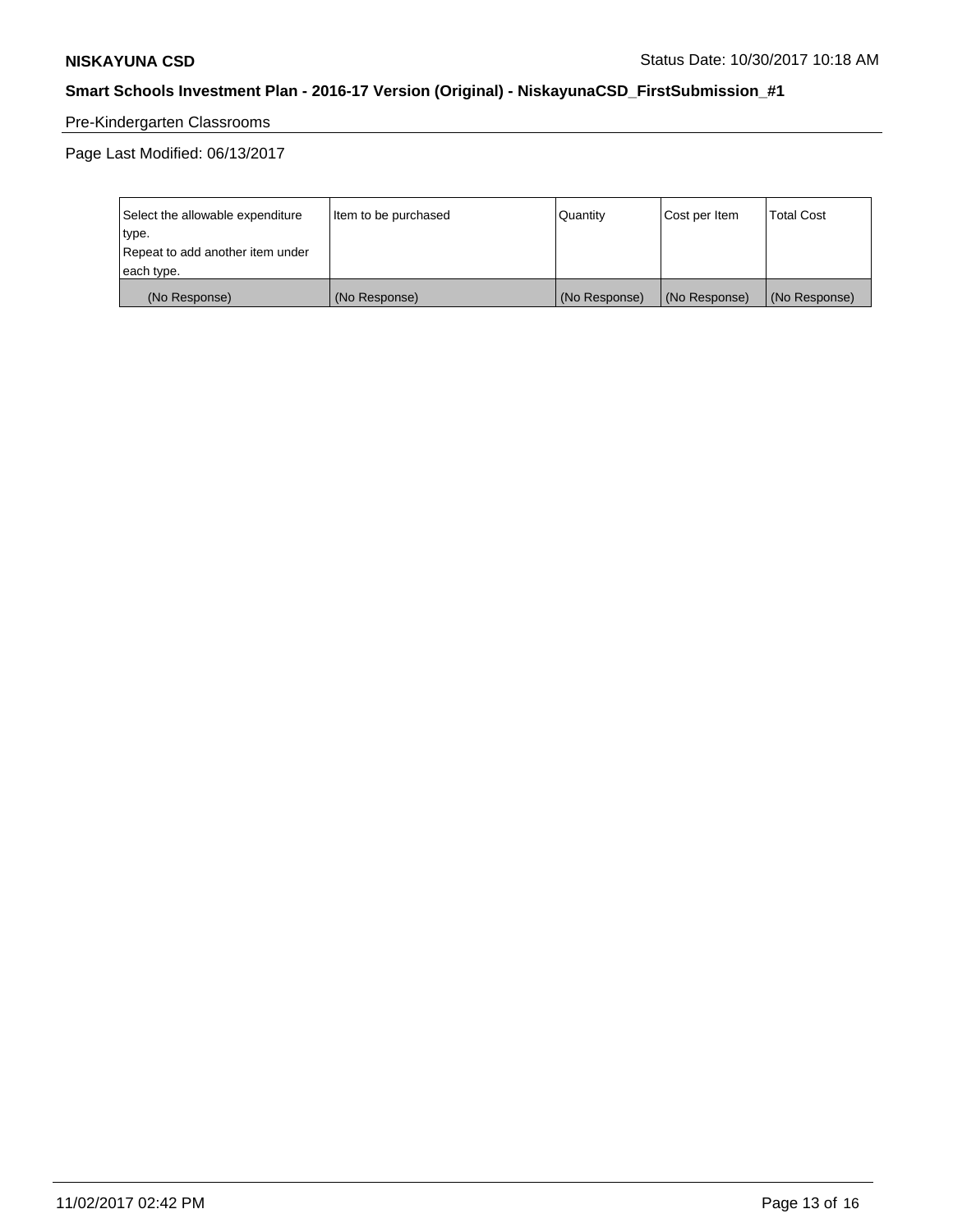#### Replace Transportable Classrooms

Page Last Modified: 06/13/2017

**1. Describe the district's plan to construct, enhance or modernize education facilities to provide high-quality instructional space by replacing transportable classrooms.**

(No Response)

**2. All plans and specifications for the erection, repair, enlargement or remodeling of school buildings in any public school district in the State must be reviewed and approved by the Commissioner. Districts that plan capital projects using their Smart Schools Bond Act funds will undergo a Preliminary Review Process by the Office of Facilities Planning.**

**Please indicate on a separate row each project number given to you by the Office of Facilities Planning.**

| <b>Project Number</b> |  |
|-----------------------|--|
| (No Response)         |  |

**3. For large projects that seek to blend Smart Schools Bond Act dollars with other funds, please note that Smart Schools Bond Act funds can be allocated on a pro rata basis depending on the number of new classrooms built that directly replace transportable classroom units.**

**If a district seeks to blend Smart Schools Bond Act dollars with other funds describe below what other funds are being used and what portion of the money will be Smart Schools Bond Act funds.**

(No Response)

**4. If you have made an allocation for Replace Transportable Classrooms, complete this table. Note that the calculated Total at the bottom of the table must equal the Total allocation for this category that you entered in the SSIP Overview overall budget.**

|                                                | Sub-Allocation |
|------------------------------------------------|----------------|
| Construct New Instructional Space              | (No Response)  |
| Enhance/Modernize Existing Instructional Space | (No Response)  |
| <b>Other Costs</b>                             | (No Response)  |
| Totals:                                        | 0              |

**5. Please detail the type, quantity, per unit cost and total cost of the eligible items under each sub-category. This is especially important for any expenditures listed under the "Other" category. All expenditures must be capital-bond eligible to be reimbursed through the SSBA. If you have any questions, please contact us directly through smartschools@nysed.gov.**

| Select the allowable expenditure | Item to be purchased | Quantity      | Cost per Item | <b>Total Cost</b> |
|----------------------------------|----------------------|---------------|---------------|-------------------|
| type.                            |                      |               |               |                   |
| Repeat to add another item under |                      |               |               |                   |
| each type.                       |                      |               |               |                   |
| (No Response)                    | (No Response)        | (No Response) | (No Response) | (No Response)     |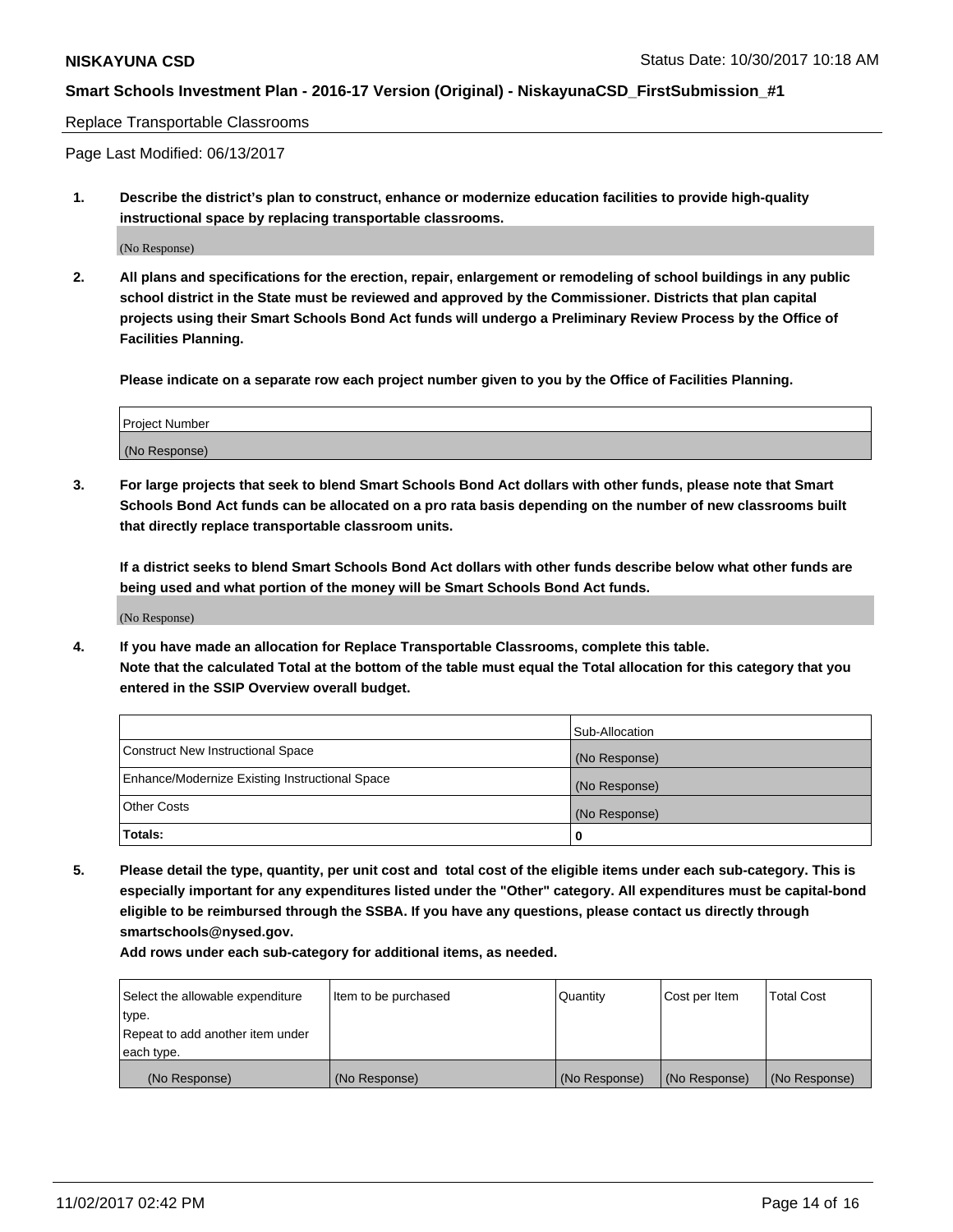#### High-Tech Security Features

Page Last Modified: 10/27/2017

#### **1. Describe how you intend to use Smart Schools Bond Act funds to install high-tech security features in school buildings and on school campuses.**

The proposed plan will include replacement of all existing cameras at each district building, the installation of new server and storage hardware, and configuration of central portal for accessing and reviewing video district-wide.

In order to streamline this project, no new cabling will be installed, as cameras will be replaced only in existing locations. This will provide the district with a strong platform to build out additional coverage by adding additional camera locations through the use of local funding, supported by State Aid.

**2. All plans and specifications for the erection, repair, enlargement or remodeling of school buildings in any public school district in the State must be reviewed and approved by the Commissioner. Districts that plan capital projects using their Smart Schools Bond Act funds will undergo a Preliminary Review Process by the Office of Facilities Planning.** 

**Please indicate on a separate row each project number given to you by the Office of Facilities Planning.**

| l Proiect Number      |  |
|-----------------------|--|
| 53-03-06-01-7-999-BA1 |  |

#### **3. Was your project deemed eligible for streamlined Review?**

- Yes
- $\square$  No
- **3a. Districts with streamlined projects must certify that they have reviewed all installations with their licensed architect or engineer of record, and provide that person's name and license number. The licensed professional must review the products and proposed method of installation prior to implementation and review the work during and after completion in order to affirm that the work was code-compliant, if requested.**

By checking this box, you certify that the district has reviewed all installations with a licensed architect or engineer of record.

**4. Include the name and license number of the architect or engineer of record.**

| Name           | License Number |
|----------------|----------------|
| Gregory Klokiw | 25863          |

**5. If you have made an allocation for High-Tech Security Features, complete this table. Note that the calculated Total at the bottom of the table must equal the Total allocation for this category that you entered in the SSIP Overview overall budget.**

|                                                      | Sub-Allocation |
|------------------------------------------------------|----------------|
| Capital-Intensive Security Project (Standard Review) | (No Response)  |
| <b>Electronic Security System</b>                    | 487,700        |
| <b>Entry Control System</b>                          | (No Response)  |
| Approved Door Hardening Project                      | (No Response)  |
| <b>Other Costs</b>                                   | (No Response)  |
| Totals:                                              | 487,700        |

**6. Please detail the type, quantity, per unit cost and total cost of the eligible items under each sub-category. This is especially important for any expenditures listed under the "Other" category. All expenditures must be capital-bond eligible to be reimbursed through the SSBA. If you have any questions, please contact us directly through smartschools@nysed.gov.**